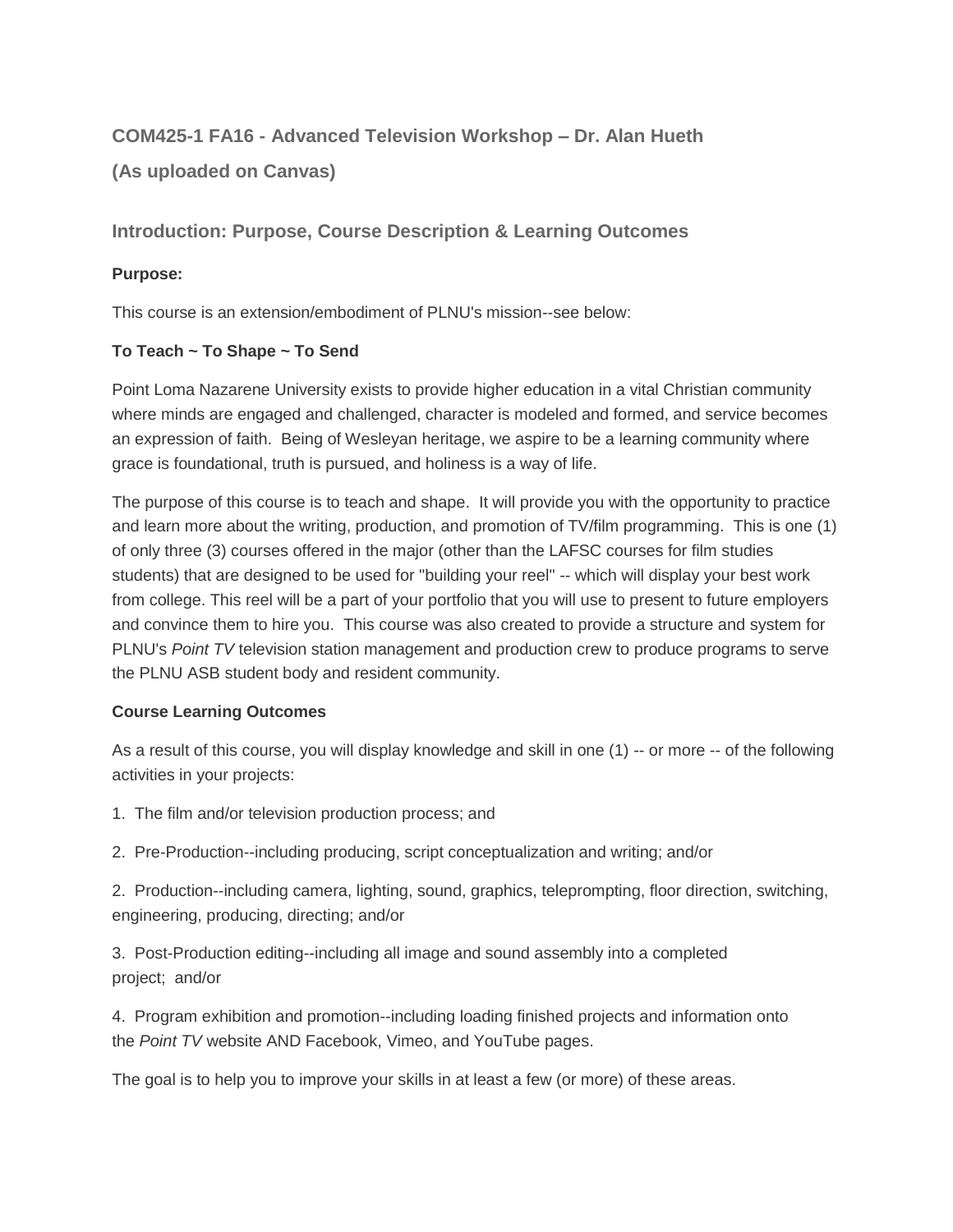## **Point TV Management Team & TA's**

You'll be working with this year's *Point TV* management team.

#### *Point TV* **Management Team**

| Nicholas ("Nick") Macedo, Point TV Station Manager     | nr |
|--------------------------------------------------------|----|
| Eliza Jason, Coastline News Mgr, Social Media Mgr.     | е  |
| Madison Parker, Productions Manager                    | m  |
| Riley McQuown, Loma Sports Tonight Co-Production Mgr.  | ri |
| Shakia Collins, Loma Sports Tonight Co-Production Mgr. | sł |
| Margaret Mann, Graphics Mgr.                           | n  |
| Michelle Torres, Public Relations Manager              | n  |

The TA's for this semester are:

Jonathan Pickett Brenna Ross Nick Macedo Riley McQuown Analise Nelson

**This course is based on the following assumptions:**

1. We (students & faculty) are **stewards** of these technologies and PLNU *Point TV* homepage*,* Facebook page, Vimeo and YouTube pages, and all other social media venues.

2. *Point TV...* exists to **serve** the PLNU community.

3. *Point TV...* programs should **inform**, **nurture and uplift**, and (especially) **entertain** PLNU viewers.

4. *Point TV...* should showcase student scriptwriting, performance/talent, and/or production skills, providing students the opportunity to create an **"audition tape/reel"** that they can use for future job opportunities.

5. *Point TV...* should **showcase and celebrate the wider PLNU community's gifts and talents**.

macedo1996@pointloma.edu Eliza Jason, *Coastline News* Mgr, Social Media Mgr. [elizajason518@pointloma.edu](mailto:elizajason518@pointloma.edu) nadison parker 007@pointloma.edu Riley McQuown, *Loma Sports Tonight* Co-Production Mgr. [rileymcquown9531@pointloma.edu](mailto:rileymcquown9531@pointloma.edu) hakia collins 421@pointloma.edu [mmann7120@pointloma.edu](mailto:mmann7120@pointloma.edu) [michelletorres1997@pointloma.edu](mailto:michelletorres1997@pointloma.edu)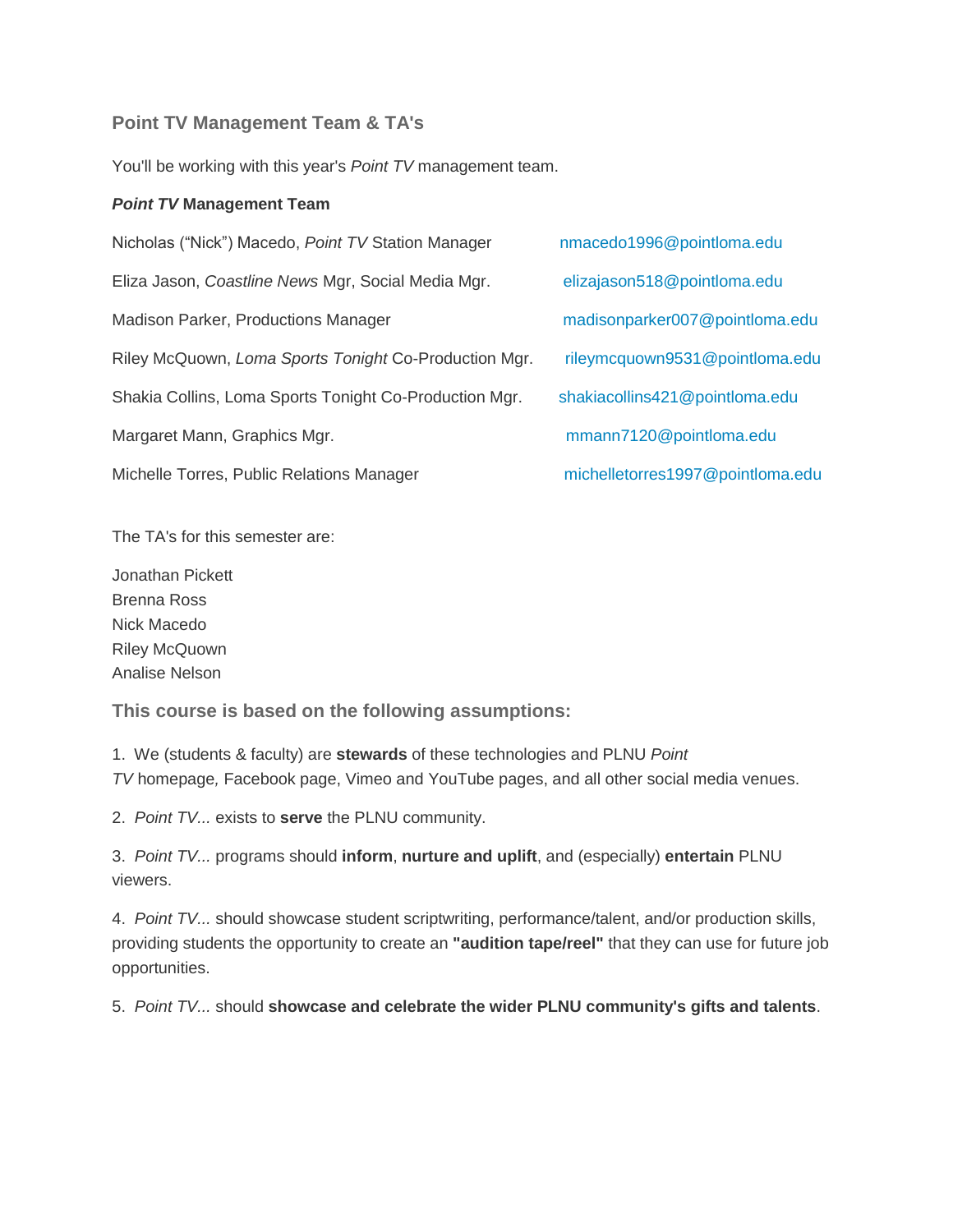**This course is based on the following assumptions:**

1. We (students & faculty) are **stewards** of these technologies and PLNU *Point TV* homepage*,* Facebook page, Vimeo and YouTube pages, and all other social media venues.

2. *Point TV...* exists to **serve** the PLNU community.

3. *Point TV...* programs should **inform**, **nurture and uplift**, and (especially) **entertain** PLNU viewers.

4. *Point TV...* should showcase student scriptwriting, performance/talent, and/or production skills, providing students the opportunity to create an **"audition tape/reel"** that they can use for future job opportunities.

5. *Point TV...* should **showcase and celebrate the wider PLNU community's gifts and talents**.

# **General Expectations & Timesheet**

You will be required to do the following in this course:

1. Invest a minimum of forty (40) hours (for C-grade) on production of projects during the semester and, if you are interested in a future leadership position with *Point TV...,*you should invest as many hours as possible working with a present *Point TV* student manager. This could involve attending meetings (in and out-of-class) with one (or more) of the managers, or working and assisting them with management tasks, and/or shadowing them as they work in their management role. You should track and document all time spent in these different activities, and note them on your production timesheet (filed attached at the bottom of this page). More details about hours and grading are included in the Evaluation and Grading section of this website;

2. Display evidence of an increasing interest in and appreciation for the development of writing and production skills that display professional production values. This includes being engaged and involved in the different areas of production, including leadership & teamwork, producing, scriptwriting, directing, camera, set design, lighting, sound, graphics, editing, and other crew positions. It also means faithfully-attending and actively participating in the in-class production planning and screening sessions; and

3. Exhibit evidence of sympathy and appreciation for the principles and doctrines of our Christian faith at PLNU in the programs that are produced for *Point TV*.

Timeshee[t](https://canvas.pointloma.edu/courses/29830/files/898194/download?wrap=1)

[COM243 425 FALL 16 TIMESHEET](https://canvas.pointloma.edu/courses/29830/files/931016/download)M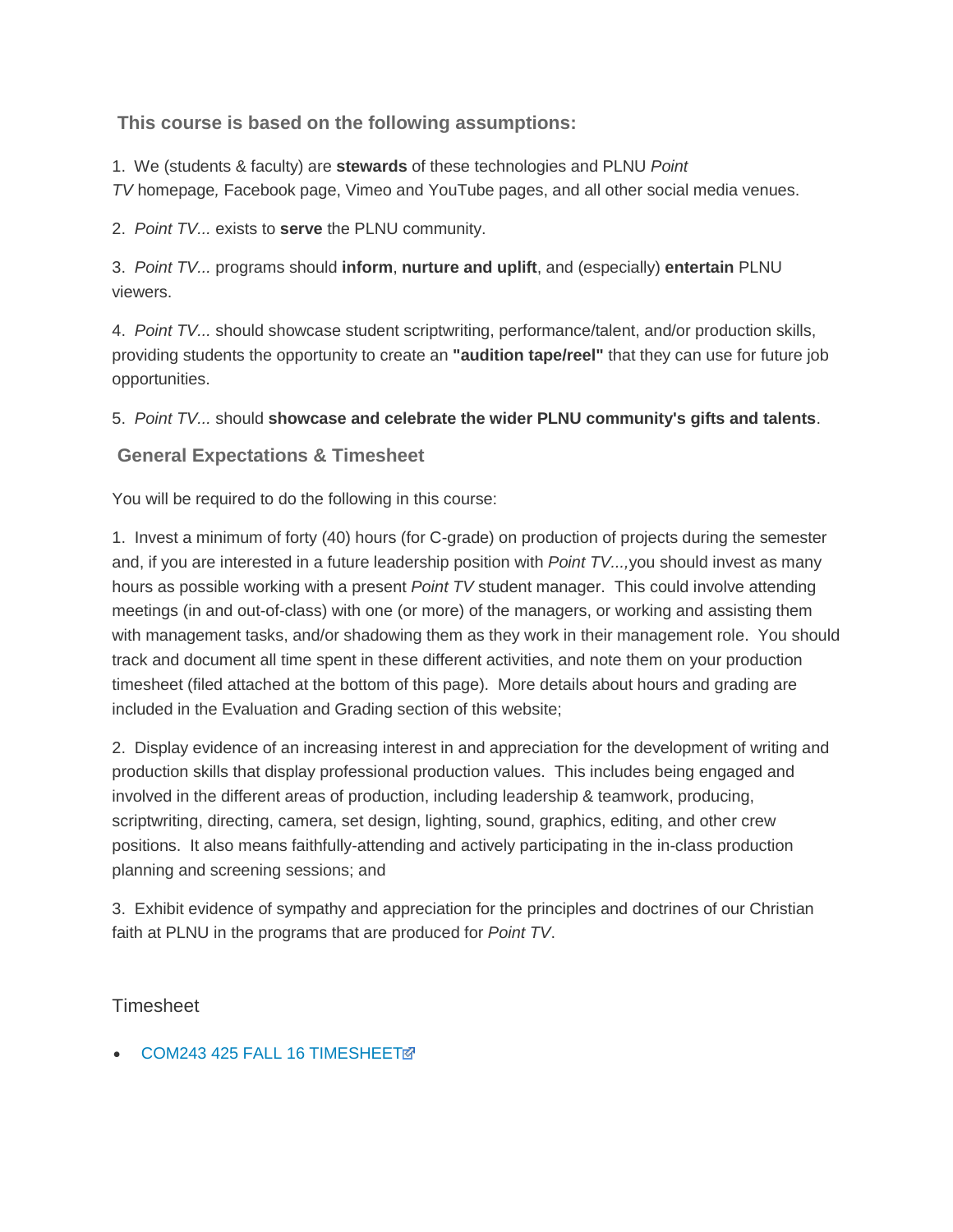## Point TV Shows

# *Point TV* **Shows**

See all kinds of projects and films that can inform, inspire, and stir some creative thinking for this course and beyond.

Here's the *[Point TV](http://pointtv23.com/com425and243/) (Links to an external site.)* website that includes show descriptions, production schedules, crew lists for shows, press releases/news about the latest news about the station and the media com and broadcast journalism students and their activities.

*[Point TV's Facebook](https://www.facebook.com/pages/Point-TV/447038881997027?ref=hl) (Links to an external site.) Point TV [Vimeo Channel](http://vimeo.com/channels/pointtv/52421676) (Links to an external site.) [Point TV YouTube Channel](https://www.youtube.com/channel/UCbSHEdR_GA73Wpay3g4OuBQ) (Links to an external site.)*

# **SHOWS TO BE PRODUCED – Fall, 2016**

**edited:**

## **SHOWS TO BE PRODUCED – Fall, 2016**

*Coastline News*—six (6) shows. Live 20 minute (or so) news shows.

*Reel Students*— Four (4) shows. The shows should be about 15-20 minutes long (depending on the length of their film). The shows will feature filmmakers and their films from last spring, 2016. Each show will include a 5-6 minute live-to-tape studio interview w/a PLNU student filmmaker from the spring, 2016 COM 442 Studio Production course -- along with showing their film. This show will include a narrator who will introduce the show and the film, interview the film's writer, producer, director, and/or DP, and provide comments and observations of the film, and provide a closing for the show. Film titles and contact people listed below:

*Nanobots at the DMV:* Jonathan Pickett, writer, director *Riding Forward:* Lindsay Vertullo, writer, director *Therefore I Am:* Wil Alvarado, co-writer, director, editor *I Think* (a mockumentary about the film *Therefore I Am*): Jacob Boyd, producer, director, editor

**Comedy show**—*The Bye Weekly Show*: *satirical news and late night show* is on furlough (the head writer/producer is in London this semester). However, we'd love to do a comedy -- perhaps the campus security webisodes from this past semester OR a return to *The Studio* (parody of The Office) OR another idea.

For ideas for comedy shows: check out the funniest at Splitsider [\(Links to an external site.\)](http://splitsider.com/2013/07/the-11-best-video-sketch-groups-on-the-internet/) (Links to an [external](http://splitsider.com/2013/07/the-11-best-video-sketch-groups-on-the-internet/) site.) and Laughspin [\(Links to an external site.\)](http://www.laughspin.com/2011/07/26/eleven-web-shows-that-should-be-television-shows/) (Links to an external site.), and [Refinery](http://www.refinery29.com/2014/04/66133/best-internet-series)  29 [\(Links to an external site.\)](http://www.refinery29.com/2014/04/66133/best-internet-series) (Links to an external site.), and others that you can find! Just some ideas and suggestions! :-)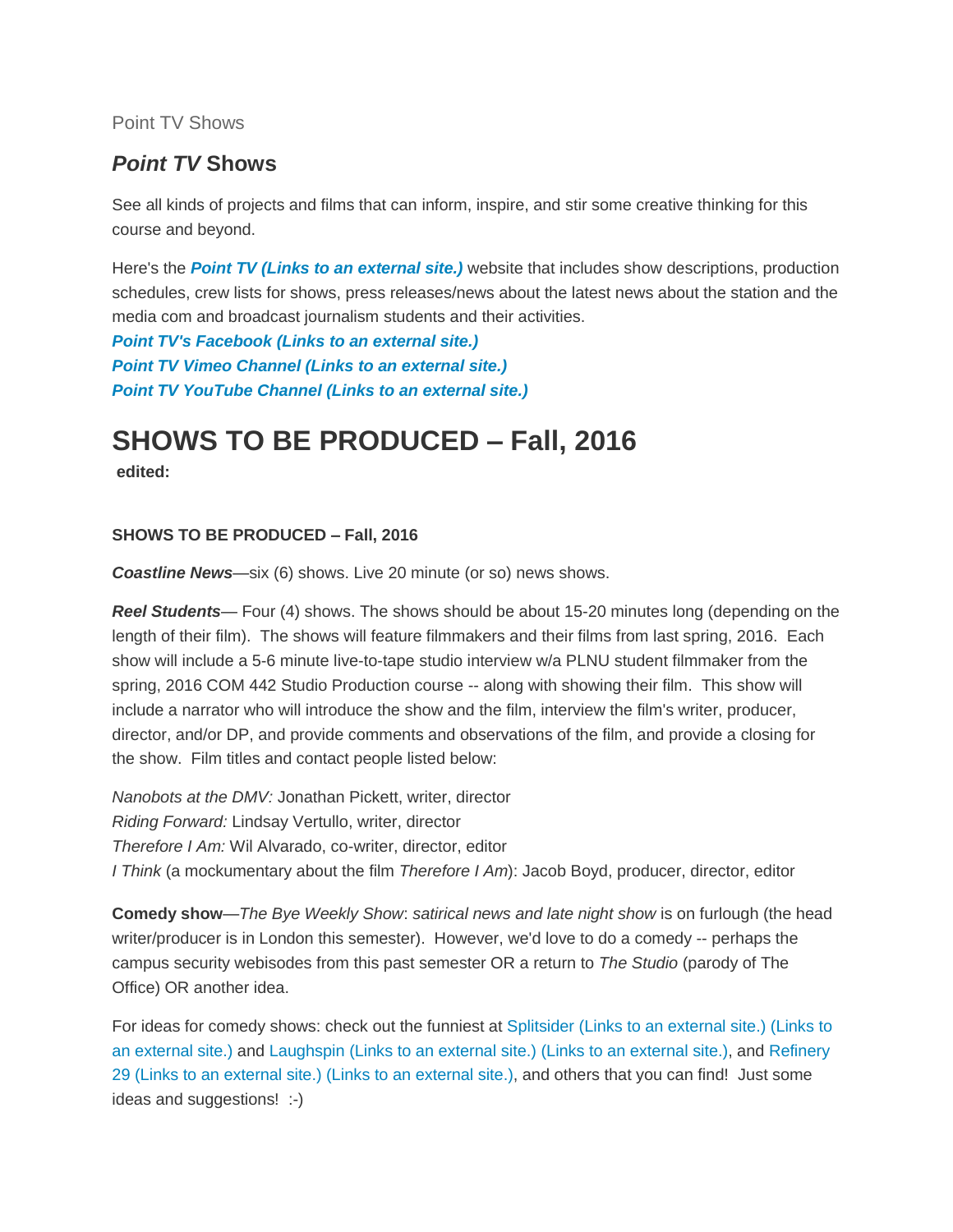*Professors Drinking Coffee* **(Victor Carno, creator and producer)--** three (3) shows like last semester.

#### *Film Review Show (don't recall the title)-- three (3) shows*

*Acoustic Showcase*—two (2) shows--or more (15-20 minutes). A music show that includes an interview with a talented PLNU student guitarist/instrumentalist, and three song-performances. The performance portion of the show can be a carefully pre-planned, multi-camera,live-to-tape studioproduced performance and add effects (eg. well-timed defocuses--and other FX) in post OR shot documentary style in studio or elsewhere.

**Loma Sports Tonight--** four (4) -- or more -- 15-20 minute sports shows on PLNU sports teams and/or games. Also, a weekly "Coach's Report" show that can be included in Loma Sports Tonight and/or posted on the PLNU's athletic dept website.

*The Beat*--three (3) 15-20 minute studio or field-interview-based interview-documentary shows that include interviews and b-roll that deal with the following topics:

1. *The PLNU Wellness Center: PLNU Student Health* (tentative title)-- focusing on the psychological wellness of the PLNU student community--including most-common problems counselors, and others are dealing with in the present PLNU student population, and the unique challenges of this group and what and how students can be helped. This show could also turn this into a regular (5 minute) or less health show on a variety of health topics-- perhaps as a stand-alone show or a segment in Coastline News.

2. *Point TV Ventures* (tentative title): a 15 minute show about Point TV--including the leaders, producers, and others involved in all of the different shows to be produced this semester--with b-roll clips of past shows, etc.

## *Journeys* **documentaries:**

1. *Dottie, The Make-Up Artist*: a documentary on Riley McQuown's grandmother who is a television make-up artist. She worked on TV show *Married with Children, Too Close for Comfort, Deal or No Deal,* and presently, *Fox News 11* (Los Angeles).

2. *Human Trafficking:* a documentary or promo for PLNU's Center for Justice and Reconciliation (CJR) in their battle against human trafficking. Possible story of a child/adult once involved in human trafficking OR a promotional video for CJR.

3. *Behind-the-Scenes* (tentative title for a new documentary series)--a 5-10-minute (or so) documentary that features a story (or stories) about what happens behind-the-scenes of making a *Coastline News* show, or a *Loma Sports Tonight* with a basketball cablecast, or another show that will be produced this semester.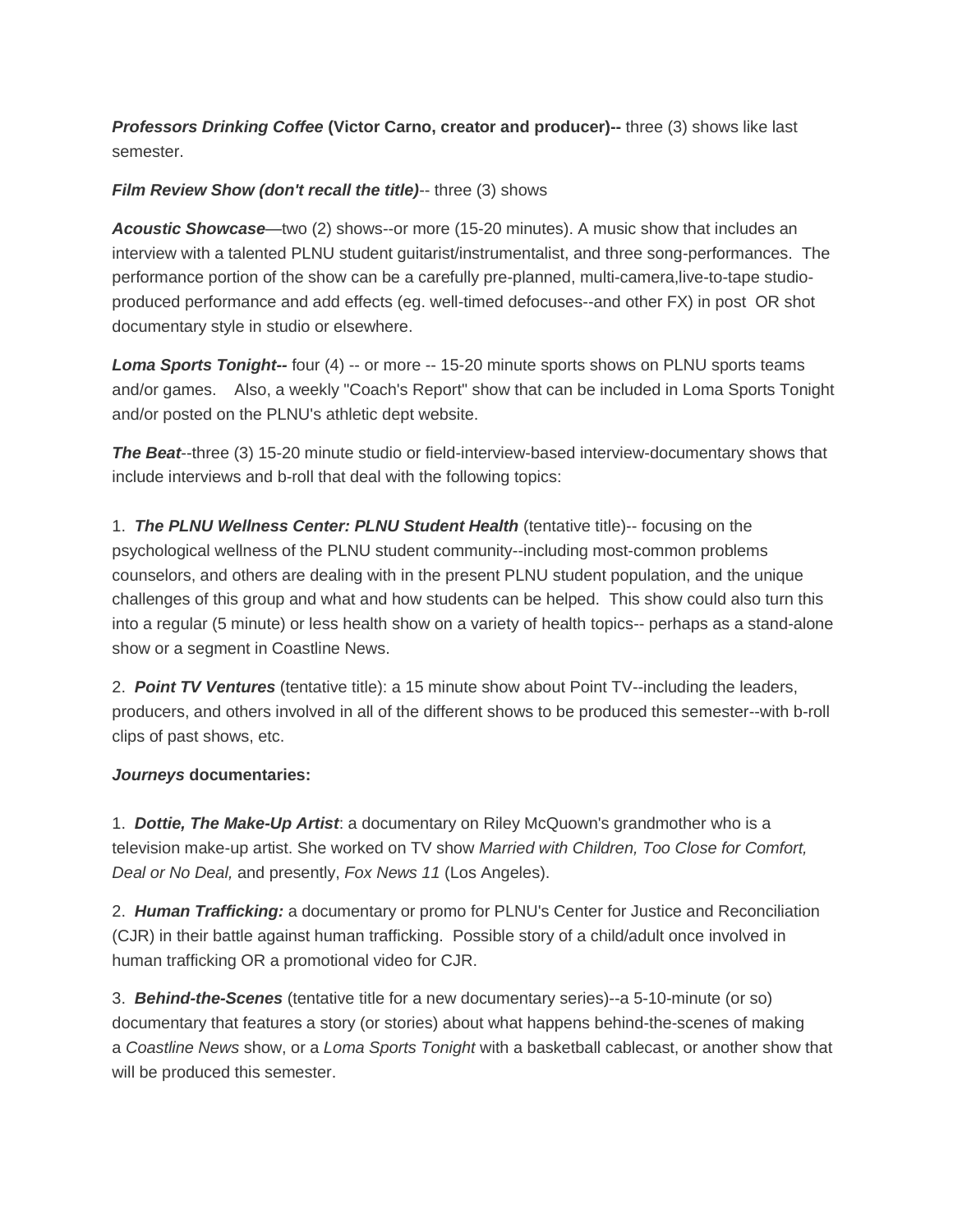**\*60-Second Challenge - Short Films**--three (3) short films --each no longer than one (1) minute. For inspiration and ideas, see some sample films at: Filminute [\(Links to an external site.\)](http://www.filminute.com/films/2014/tuck-me-in/) (Links to an [external](http://www.filminute.com/films/2014/tuck-me-in/) site.). Please submit 1st draft of scripts to Hueth (for review, critique, and rewrite) at least one week before production.

\*NOTE: what's the point of longer films? Hold off on those and produce them in com 442 or 443 in spring semesters, or as com 420 com practicum projects.

*Point TV Show Promos*--five (5) 30-second show promo-commercials for *Reel Students, Acoustic Showcase, Coastline News,* and/or other shows*.* These must have a theme and be creativelyscripted and include clips (short soundbites, scenes, etc.) from past shows. Writers: please, please, please utilize knowledge from com 175 before you write this script. Examples: se[e](https://canvas.pointloma.edu/courses/29830/files/898193/download?wrap=1) **[Show Promo Examples](https://canvas.pointloma.edu/courses/29830/files/898190/download?wrap=1)**

*Heynouncements* (do we want to continue these shows)- *informal PLNU events & news video blog* ---- ten (10) weekly fun, informal, brief updates on Loma events and news (social media interaction)--Length: 1-minute each--shows produced in advance enough to show in chapel.

#### **NEW:** A MUSIC VIDEO--*PLNU'S version of "Happy,"* by Pharrell Williams.

A video that includes PLNU admins (Pres, provost, deans, etc.) or faculty or a particular student group (eg. ASB leaders, music -- or other -- majors, etc.) showing their best dance moves to the song! See the link (and other *Happy* video links).

Link to <https://www.youtube.com/watch?v=2MDReKsP3sQ> (Links to an external site.)



The video would also include short 7-10 second soundbites from the "dancers" about what makes them happy/brings them happiness. See Jeremy Camp:*[Christ in Me](https://www.youtube.com/watch?v=b-1Wtrnt-rc&index=4&list=PLWvahZRxLnLMSWeULnub0CCeQzvxGM8hB)* (Links to an external site.)



...and it's point about "happiness"

**Snapchat Sketches, Show Promos, Etc.**--a minute (or less) of behind-the-scenes sounds, images, scenes that entice and promote convey some kind of mystery about the next show or other Point TV...more info from Nick is coming!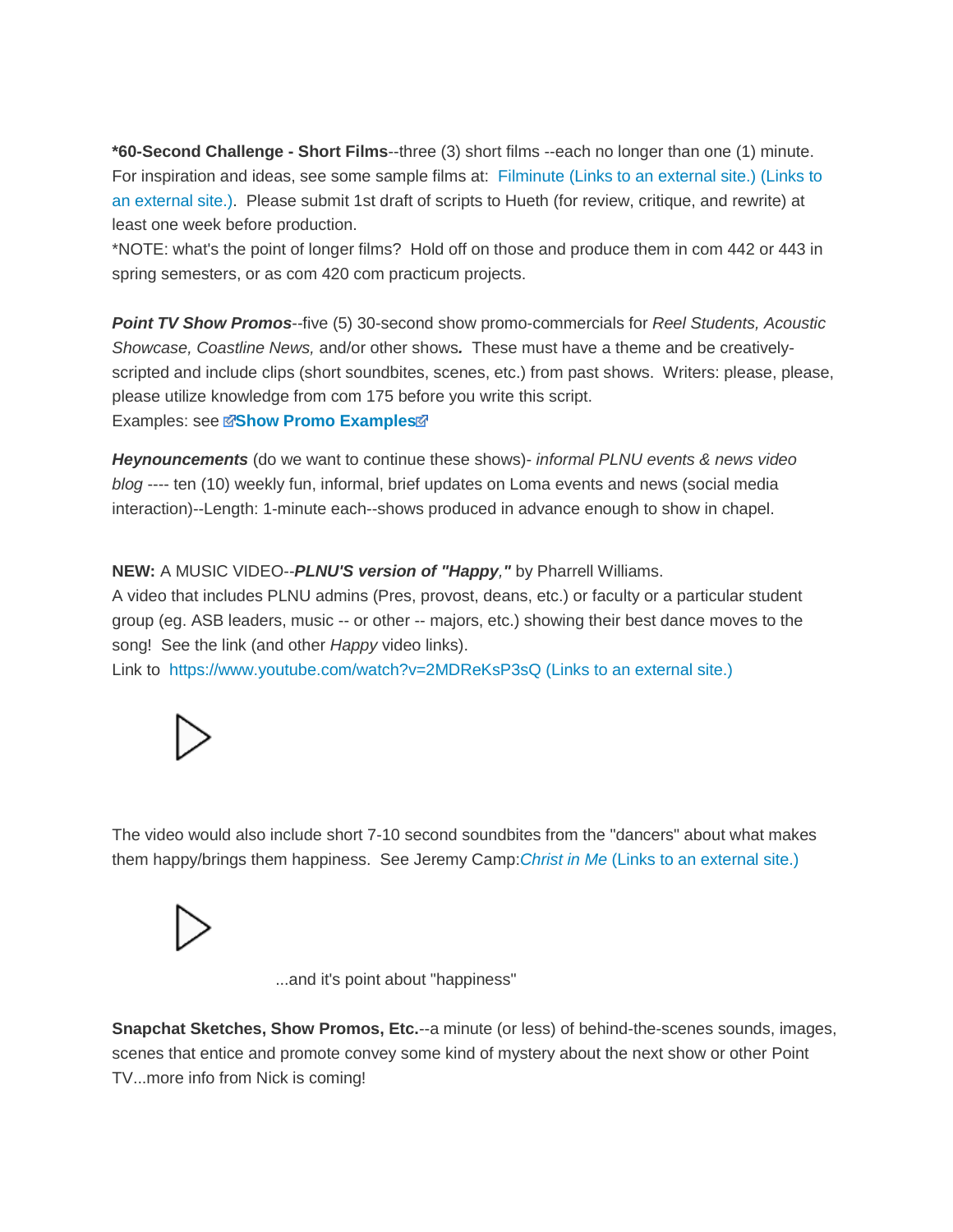**Com & Theatre Department Promo Videos--**to start...scripts that showcase an upbeat and fastmoving video montage of class sessions, presentations, projects, activities and events, and graphics relevant to the different majors and minors in the department. The videos must also include still pics and graphics of working alumni representing each major (their name, major, yr graduated, place of employment, and job title-s). Each 2-3 minute program will feature one (1) of the majors. These include:

- 1. Managerial and Organizational Communication (MOCM)
- 2. Communication
- 3. Media Communication
- 4. Broadcast Journalism/Convergent Journalism/Multimedia Journalism (title TBD)
- 5. Public Relations and Media Com minors

Tentative plan: research, script, plan, and begin shooting them this semester...and finish the projects next semester.

**Pitch an idea for a show!** The *Point TV* mgt team and instructor will consider pitches for new shows--depending on need, creative approach, etc.. For more details, see Dr. Hueth or Nick Macedo, *Point TV* Station Manager.

## **"The Unit"**

For those that may not know, PLNU media com and broadcast journalism students have been providing production services for on and off-campus non-profit and for-profit organizations since 2005. The exponential number of requests over the past few years has prompted the creation of, for lack of a better term, an organized *group* -- which includes those students involved in this kind of activity. These are students who have proven their skills, work ethic, dependability, and trustworthiness through their individual, group, and class projects. The name of this group has been-- to date -- the PLNU Professionals Unit. I'm leaning toward *The Unit* as an official name.

The past two years students have worked on a number of projects:

- Several videos for Lord & Gladden (a local investment company)
- Three (3) faculty using technology videos for PLNU's Provost office
- A 15-minute grant-funded documentary called *Stay With Me* -- for Point Loma School district

This year, we'll be writing and shooting the following:

- More faculty and technology videos throughout this school year
- A new Department of Communication and Theatre promotional video for the department's website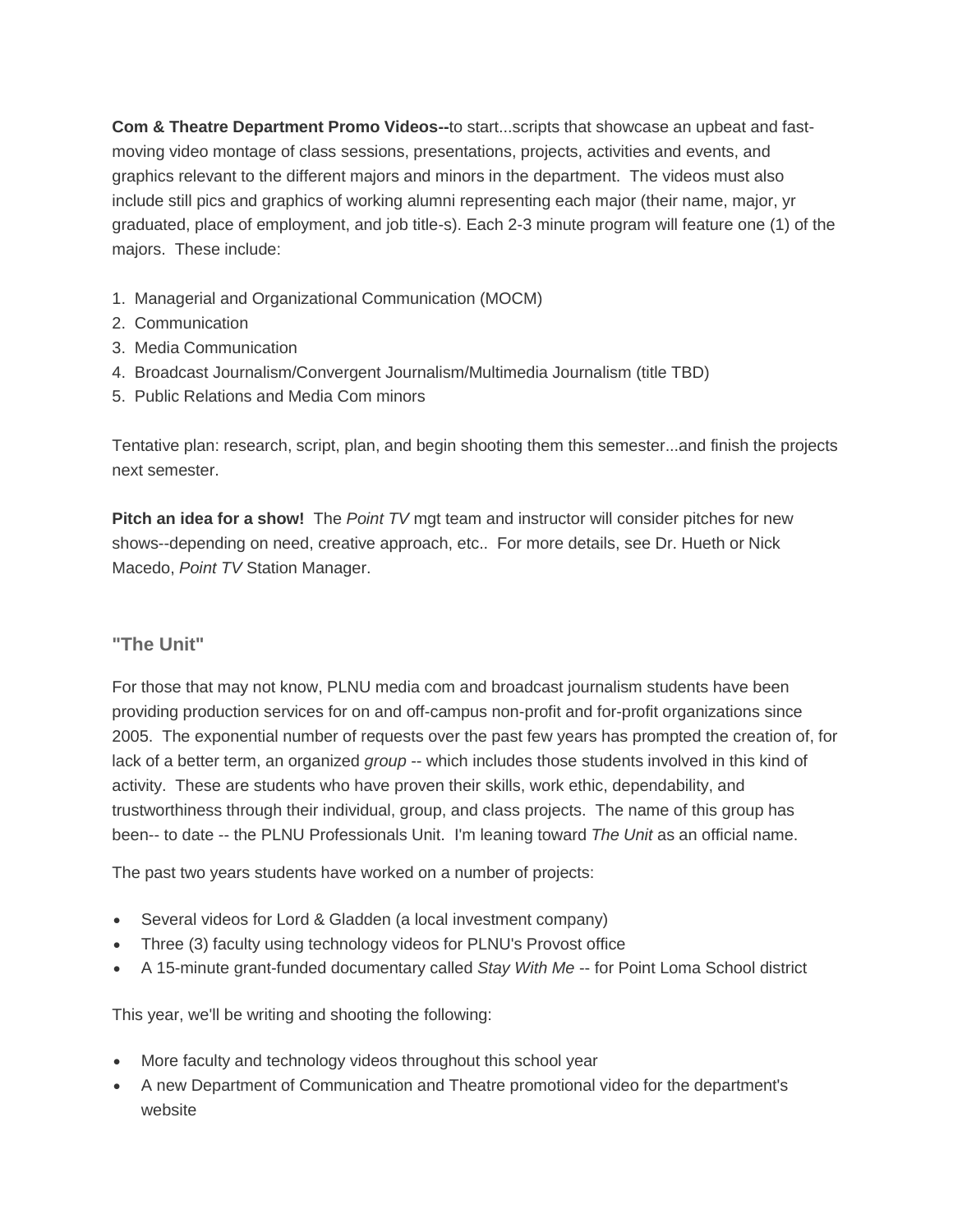We're looking for students with proven skills, a strong work ethic, dependability, and trustworthiness to work on these projects. I'll be talking with Rick and some of the *Point TV* leadership team about possible students to approach. These are paid positions -- it's minimum wage for PLNU funded projects. Outside projects can involve higher pay -- as much as \$12-15/hour (depending upon your role, complexity of project, project budget, etc.).

## **Production Workshops**

This semester we will have the following workshops:

**Field Lighting**--instruments, accessories, and purposes

**Field Cams with Studio Configuration**--how to set up cameras for multicamera remote productions **Technical Directing & The Switcher-**-review and advanced techniques for using the switcher **Graphics**--Xpressions and basic Adobe After-Effects for television shows and films **Editing**--a "How do I do this?" session--revewing some basics and going beyond the basics

See Course Schedule for these workshops.

**Policies: Recording Permissions, Copyright, Professional Use of Equipment, & Posting Projects on the Internet**

#### Recording Permission Process

First: **to shoot indoors** you must secure permission, in advance, if you wish to shoot INSIDE a building. We have a list of the phone numbers of the various building managers on campus, including dorms, that you can have a copy of to take with you.

Plan ahead. You must secure permission from the building manager BEFORE you can shoot. Don't assume you can get permission on your way to the shoot. Also, when you check out equipment, you will be issued a "Press Pass"—to be worn by the camera operator for the shoot—which lets the building managers know that you're PLNU students and that are working on a PLNU class projects.

Here's the contact information below for the building coordinators on campus--see below: **[PLNU Building Coordinators](https://canvas.pointloma.edu/courses/29830/files/898202/download?wrap=1)** 

For getting permission to shoot in the dorms, you must contact the RD for that dorm.

Second: **to record outdoors**. We have arranged a system with Public Safety whereby, if you are shooting in an exterior common area (ie. outdoor areas between or around buildings), you have permission to shoot in those public areas on campus. That system is the "press pass." IF YOU ARE WEARING the press pass that will be in your camera bag when you check out your gear, you have permission from our department, and public safety, to shoot video outdoor on the PLNU campus.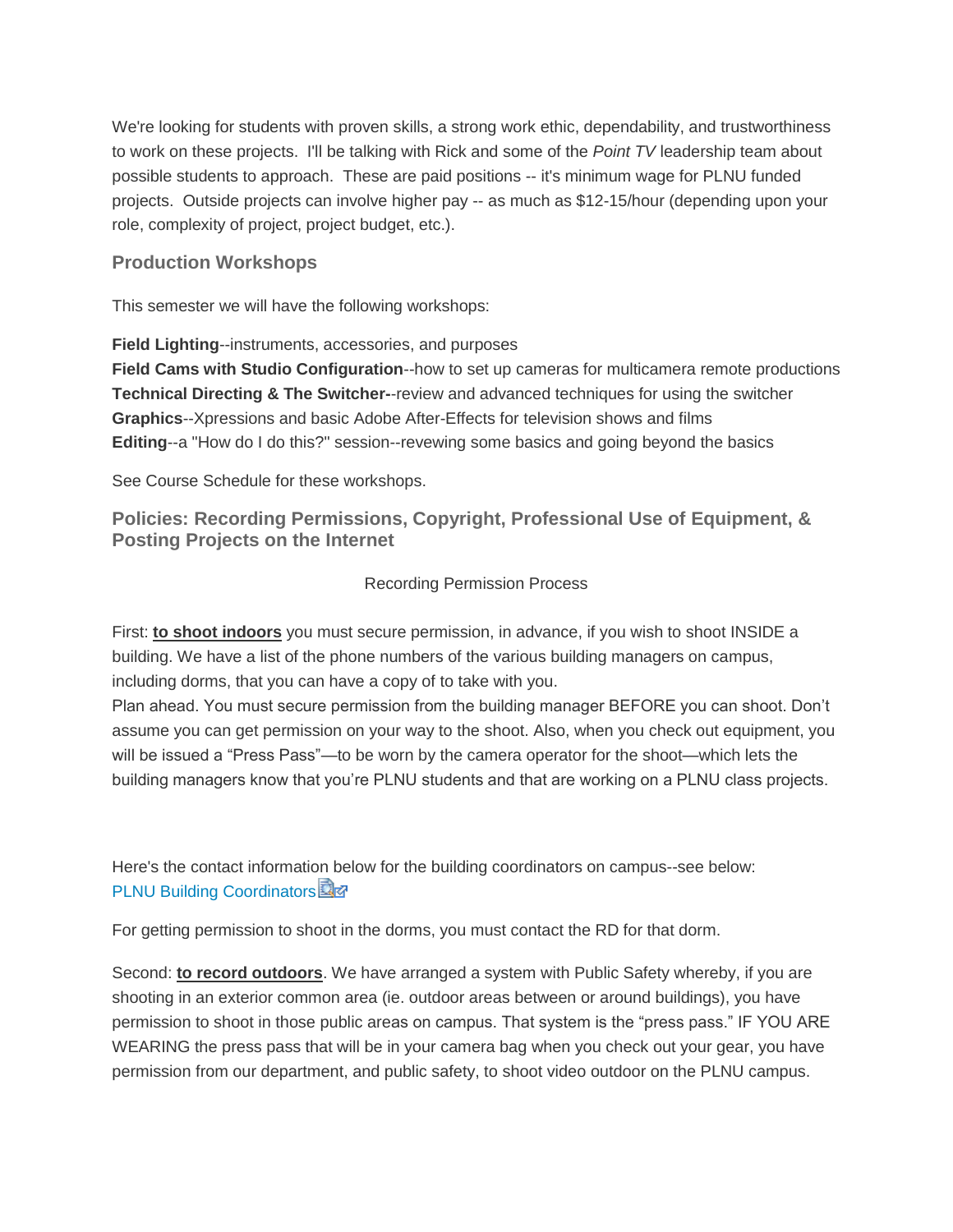You need special permission to shoot in and around the Fermanian Business Center. Please call and get permission early. The camera operator must wear the "press pass."

Third: **to record off campus**. You are responsible to obtain permission for all off-campus shoots. This means that if you are setting up a tripod and/or lighting and any kind of extensive sound systems with crew and talent in public or private areas, you are responsible for getting permission to shoot--depending which entity (the city, county, state, or federal govt) "owns"/is responsible for that property. If you are shooting indoors on private property, you must get permission from the property owner. This can often require that you show that you have liability insurance--which PLNU provides for student shoots. You must contact Jim Bergherm in PLNU accounting office about insurance forms.

## COPYRIGHT POLICY

If you shoot video with signage (ie. Coca-cola) in the picture you must obtain the rights to show their logo in your footage if you plan to make your video public in any way. An example would be if you want to enter your video into a festival or post it on YouTube. This goes for PLNU signage as well. If you plan to have PLNU logos or signage in your video, you need to get permission from the school to use their copyrighted identifiers. The reason for this is clear. If your video defames the school in any way, you will not get permission. (The same is true of Coca-cola.) In most cases, assuming you are not doing anything to denigrate or besmirch the reputation of the school, permission will, most likely, be granted. We want you to be aware that use of PLNU signage is not automatically assumed. My suggestion is, if you want to do something controversial, don't include signage (PLNU or other) in your footage.

#### COPYRIGHT RELEASE

The PLNU Dept of Communication and Theatre owns the copyright to all student video and film projects created as individual or group projects. This includes projects created by the use of student's personal equipment OR the university's equipment in regular production courses and independent practicum course credit projects. The department has the right to make copies of student video and film projects, and display them on PLNU's Channel 23--the closed-circuit student cable channel, on the Point TV Vimeo channel, and at conferences and conventions for educational and program promotion purposes.

#### EQUIPMENT USE FOR PROFESSIONAL PROJECTS

The student cannot use equipment for professional production purposes without notification to the instructor. This includes getting paid by third parties for production services using university equipment or selling partial or completed projects to third parties. If a student desires to use university equipment for professional projects and wants to rent the equipment, they may do so --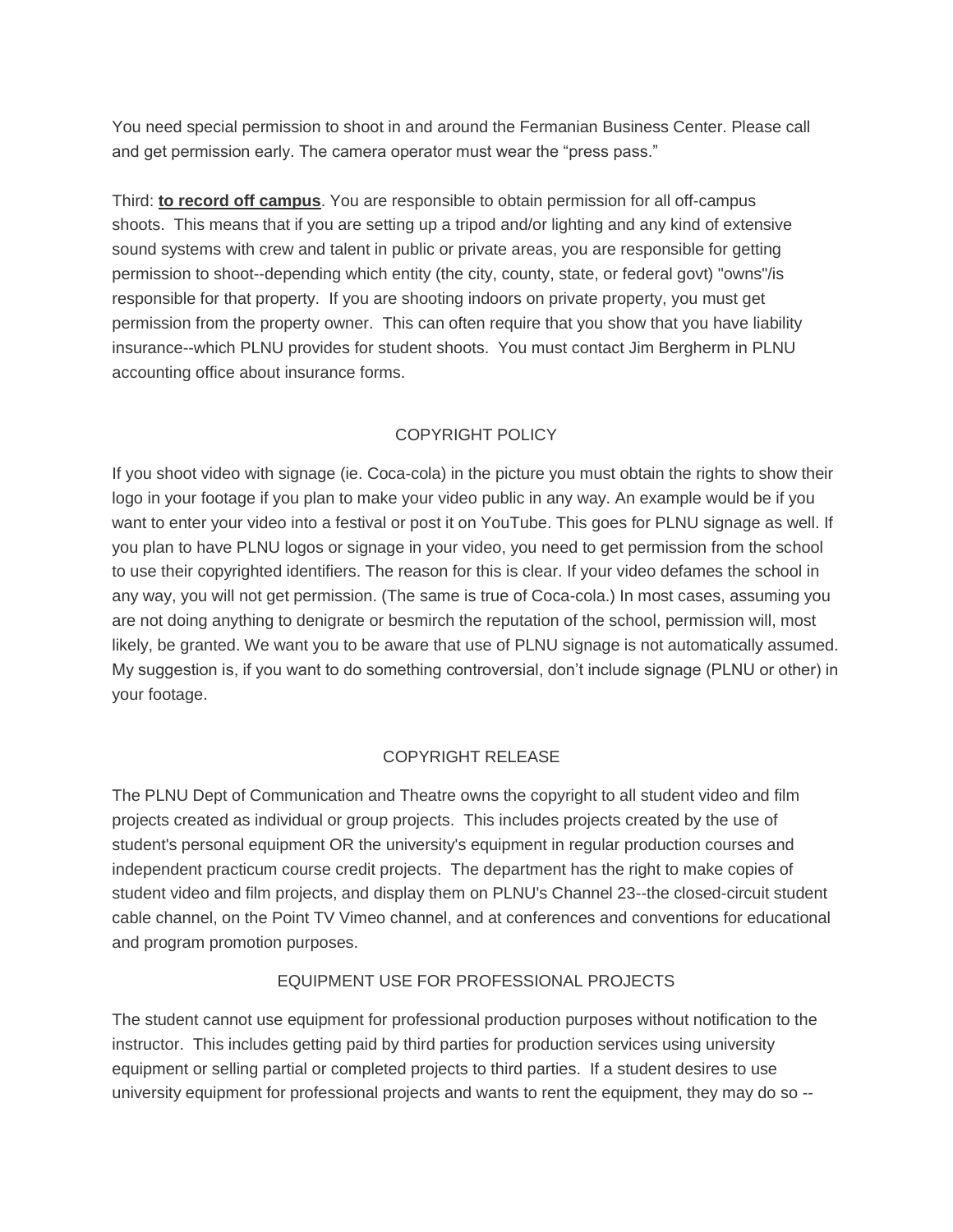going through the request process with the instructor. Also, if a student takes on a professional project, and the project was referred to the student by university personnel or the instructor, then the project client must agree to a financial donation to the university -- above and beyond payment to the student. This amount must be negotiated by the client and the instructor.

## INTERNET POSTS OF STUDENT PROJECTS

Students cannot put their programs on the Internet or distribute their programs in any way without university permission. The student may receive permission from the department by notifying the department and specifying what project they would like to distribute, in what venue (eg. YouTube, Vimeo, etc.) and when. The department will work with students to find the widest possible audience for their projects.

NOTE: Any violation of these policies will incur loss of equipment privileges.

# **Evaluation & Grading**

Your grades for this course will primarily be based upon two things:

- 1. The total cumulative number of hours that you invest in producing shows and other activities in this course; and
- 2. Your class attendance during the semester.

We'll continue to focus on the importance of striving to produce programs that reflect commitment, faithfulness, dependability, and especially an appreciation for -- and ability to -- produce work that reflects professional production values. As always--you will also be evaluated on your ability to work with others on the group and class projects--this includes your interpersonal skills, flexibility, dependability, teamwork skills, AND ESPECIALLY YOUR COMMITMENT DISPLAYED BY FAITHFULLY FOLLOWING THROUGH ON PROJECTS, MEETING DEADLINES, etc.

What you will **not** be evaluated on is the amount of EFFORT and/or DIFFICULTY you experienced to accomplish the assignments in this course.

## **Your final grade will be based on the following:**

1. You have a minimum time investment/requirement of 40 hours of project production time for this course. This 40 hour requirement is a baseline that is based upon the university-wide assumption (and dean's guidelines) for COM 420 Practicum and COM 421 Internship courses: 40 hours (minimally) is required per credit. Consider this total hourly requirement relatively light--as other academic programs on campus, along with previous schools that I've taught at (and other Christian universities) require substantially more hours... and/or they operate as a volunteer activity where you don't get any credit.

## T**imesheet Hours and Crew Position/Roles**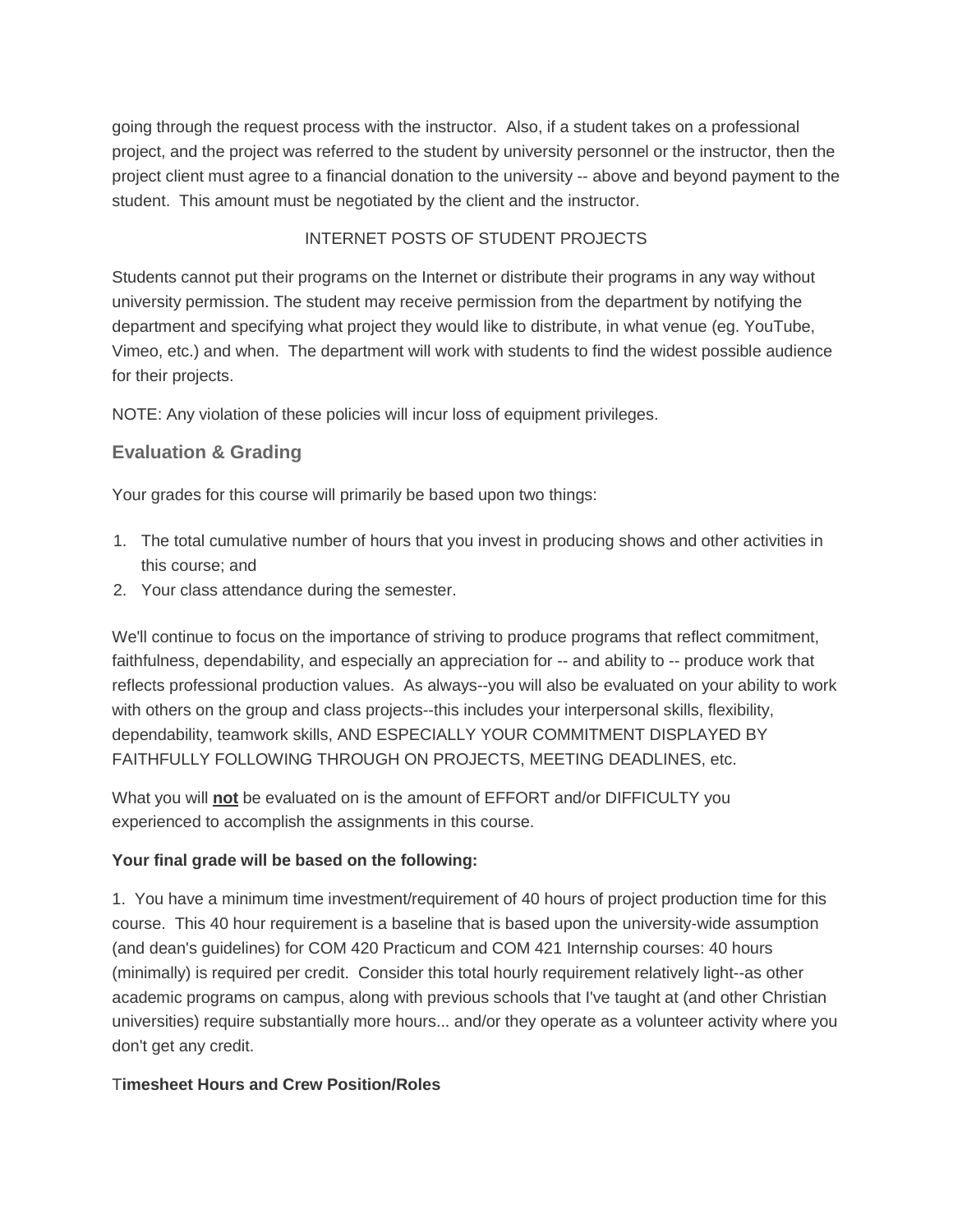## Your **earned hours** will be based on **which role you have in the different projects**.

#### **One (1) Hour (per hour worked) Positions:**

Scriptwriting for interview shows (eg. Reel Students, Acoustic Showcase, etc.). Also, setting up sets in studio, lighting (studio or field), camera (studio or field), performance, sound (studio or field), graphics--operator (studio), teleprompter, and floor directing for any shows but those listed below..

## **One Point Five (1.5) Hours (per hour worked) Positions:**

Writer-producers for any show--you must be doing both roles, and there's only one producer for each show that can claim 1.5 hours per hour worked.

Director-TD's for *Coastline News:* you must do both

Director-TD's for *Loma Sports Tonight* basketball games: you must do both.

Directors and TD's for *Acoustic Showcase:* for TD's there must be at least three (3) effects (in each song) involving overlays or split-screen shots

Directors for short films--that includes creative directing techniques that go beyond basic techniques of traditional camera shots and angles.

Writers: news stories, documentaries, and short films

Editors for news packages (not other types of stories), documentaries, short films with creative editing techniques,

DP's (director of photography) field shooting--for short films, comedy shows, promos, and documentaries--which involves creative lighting and/or overcoming special lighting challenges in the field.

**SPECIAL NOTE:** For those students who do multiple jobs on the project, make sure that you count one (1) hour for an hour's work on your shooting, lighting, etc. roles, and 1.5 hrs on other roles that qualify.

2. Your ability to be a **trustworthy, dependable, energetic**, **positive**, and **cooperative team member** in your production projects and management team activities. This means that you will be expected to diligently attend all planning and production meetings in the programs that you have signed up for and are involved in producing. It also means that your presence and participation in group projects will be characterized by preparation, readiness, and skill to accomplish the task(s) that you are assigned to do. This means that if you are assigned to run a studio camera, graphics, sound, or whatever role, that your knowledge and understanding of the equipment is current--that you have taken time in advance of production to review and practice with the equipment in order to help assure that conventional techniques are followed, and that fundamental mistakes are not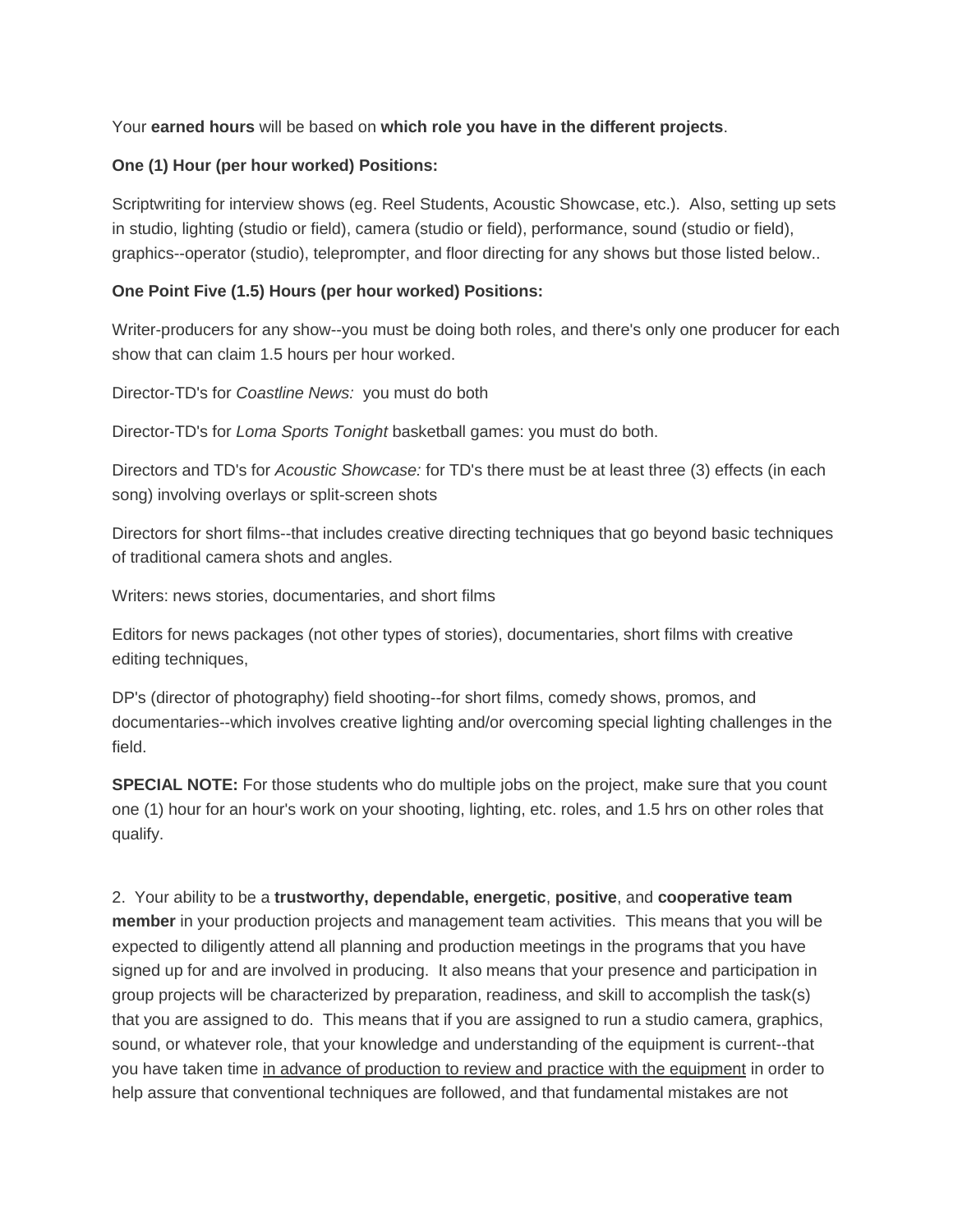made. Afterall, your team members are depending on you to do good work. If you do not show up for a project, and/or you arrive late or leave early without permission from the producer or other person in charge of this shoot--this is a serious violation and, upon notification to instructor, **YOU WILL BE IMMEDIATELY DE-ENROLLED FROM THE COURSE**. Also, all producers will be penalized a full grade point (in the course) for late submissions for in-class screenings;

#### ADDITIONAL EVALUATION FOR *COASTLINE NEWS* TALENT & CREW:

All broadcast journalism and media com majors who are working on Coastline News will have an additional evaluation made by the *Coastline News* Manager. Clic[kCoastline News Crew](https://canvas.pointloma.edu/courses/29830/files/898197/preview) Evaluation [Sheet.pdf](https://canvas.pointloma.edu/courses/29830/files/898197/preview) to see the content and criteria for this evaluation. This will be used for formative evaluation purposes so that you can track your progress in these areas throughout the semester. All other expectations and requirements for evaluation are also applicable to *Coastline News* show production.

3. Your faithful, dependable, and active participation in class. In our in-class program screening sessions, I will be providing you (for those who request it) with an assessment of your work based on **"entry-level professional expectations."** These expectations are based on past assessments of PLNU seniors' (and other school's I've taught) film and TV portfolios submitted to professionals in film and TV. The range of assessment is based on the following:

 $4 =$  outstanding  $3 = above average$  $2 = average$  $1 =$  below average  $0 =$  poor

PLNU's graduating student portfolios are consistently given average (2.5) to outstanding scores.

## **Grading Criteria:**

Course Grade and 'Total Hours:

60+ A

50-59 B

40-49 C

30-39 D

Students who submit timesheets that have less than 40 total hours for the semester will incur an "F" grade in the course. There are no "I" grades issued in this course.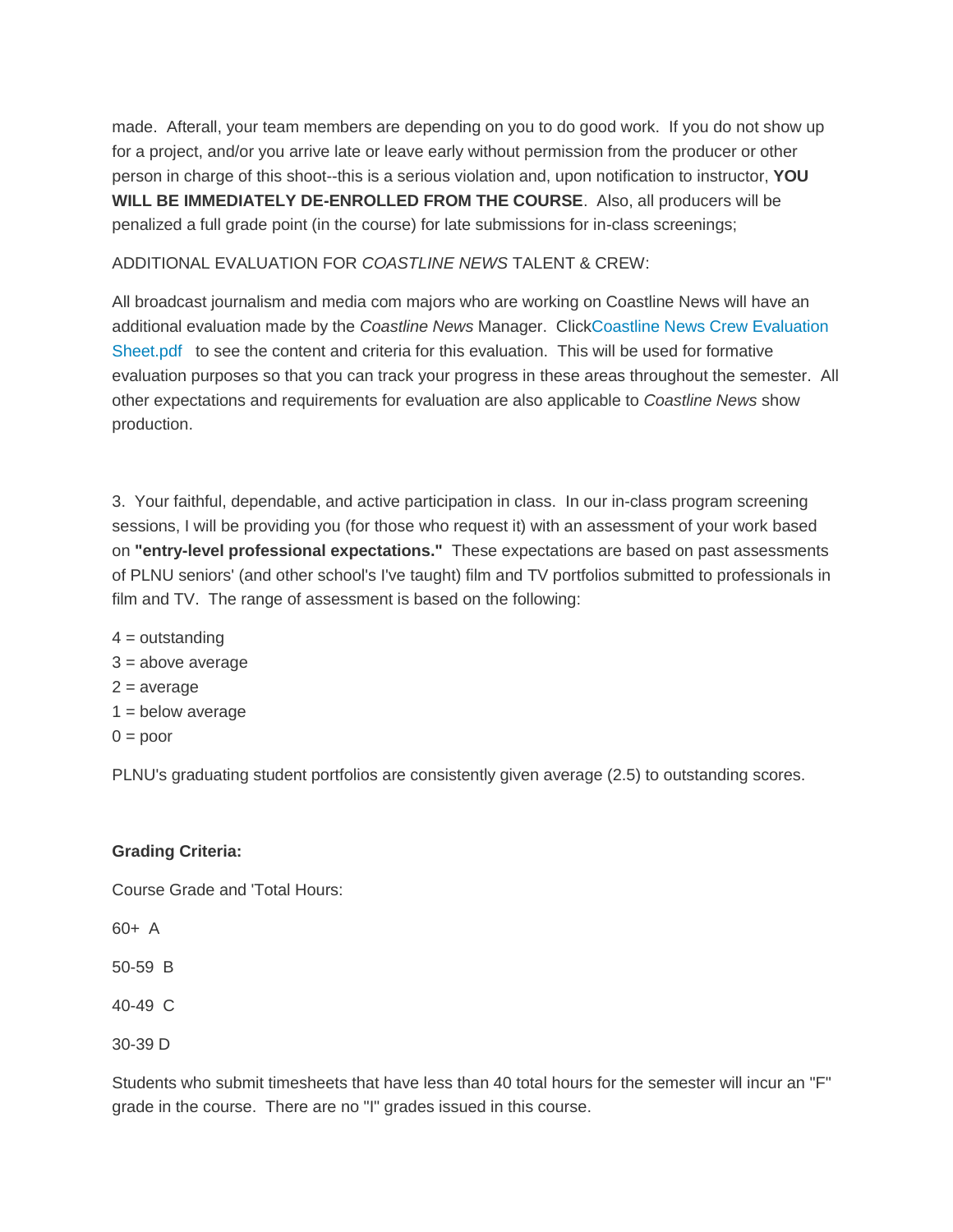#### **Class Attendance:**

Given the purpose and logic connected to this course---eg. it is created for formative evaluation purposes and can only work if students are present in the in-class screening sessions--there are penalties for absences.

Penalties for class absences:

One (1) absence will incur a .5 reduction in your course grade (giving you an A- if you earned an A...but had one absence)

Two (2) absences will incur a full-grade point reduction

Three (3) absences--that's 20% of course attendance for the semester and grounds for being kicked out of the course

All grades are final and will not be changed.

#### **REMINDER: Missing A Project Commitment**

The penalty for missing a production project shoot which you have committed to is de-enrollment from the course OR if this occurs after de-enrollment deadline, you receive an F-grade for the course.

Top 10+ Commandments of Outstanding Camerawork and Recording

Click on the attachment for some tips on how to be an outstanding camera operator/director, etc.

SPECIAL NOTE: these tips are established conventions/rules for production. However, there are times when such rules are violated (i.e. stylized camera, direction, editing, etc. throughout a particular show). If you have questions about this, see Dr. Hueth.

## Attachments (on Canvas)

- [Top 10+ Commandments of Camera & Recording.doc](https://canvas.pointloma.edu/courses/29830/files/898201/download?wrap=1)
	- Thou shalt always have correct white balance.
	- Thou shalt have every shot in focus and use manual focus.
	- Thous shalt have every shot using correct exposure (f-strop/iris setting) and with manual iris.
	- Thou shalt stage/position the subject/object in a place that doth not have bright backgrounds that would cause the subject/object to be too dark.
	- Thou shalt have mostly static shots, and every static shot will be steady and stabilized by a tripod, laying on a table or your lap or the floor or ground, or you leaning against something…whatever it takes to make the shot steady!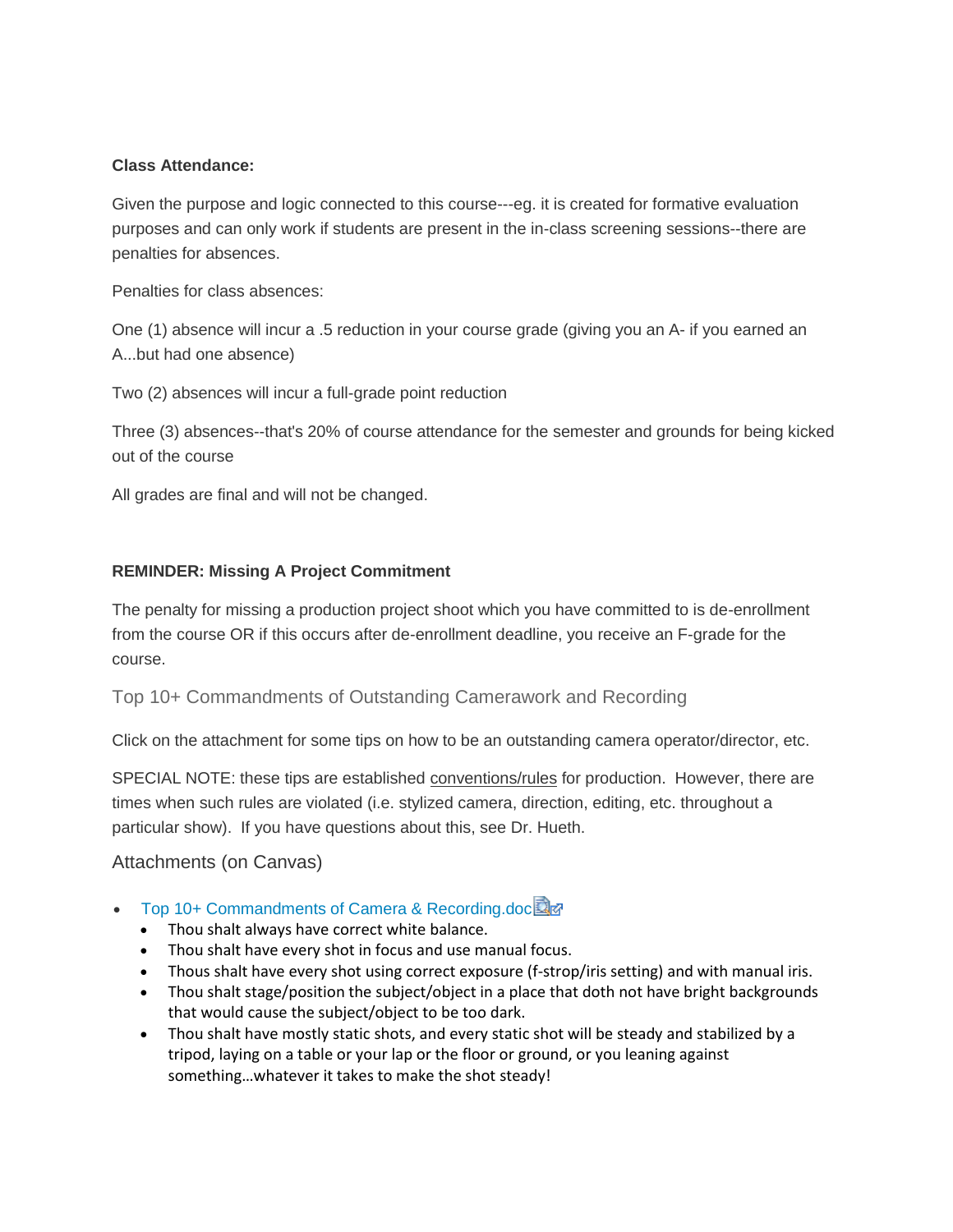- Thou shalt have every moving shot smooth and steady (use a wide angle lens and/or steadicam junior, jib, etc. to assure this).
- Thou shalt have every shot with good framing and composition--with good head room, nose room, etc.
- Thou shalt record three-quarter face shots for interviews (not profiles), with camera at eye level.
- Thou shalt have camera movements (pans, tilts, zooms, dollies, etc.) that are motivated/have a reason—and they will be limited.
- Thou shalt utilize the "law of natural glance" to get good camera coverage of an event, scene, etc.—and which transports the viewer to those physical, emotional, and/or psychological places that make the story/scene interesting and clear.
- Thou shalt shoot cutaways and cut-ins (when needed) to show important stuff or cover possible edits--or for other reasons.
- Thou shalt record natural sound wherever thou shalt shoot.
- Thou shalt use the "big key/back/side light in the sky" (the sun) and other lights/accessories to get good lighting on the face (e.g. white bounce card) when shooting outside.
- Thou shalt use portable lights to see and make the main subject of the shot stand out from the background.
- Thou shalt use the right mic and put it in the right place to insure that the voice/main sound you're recording has strong presence and can be heard clearly.
- Thou shalt use a long lens (zoomed all the way in and shallow depth of field) to focus attn on a face or object, and a short lens (zoomed all the way out and deep depth of field) to show the subject/object & background environment.

## Course Schedule

**For show production schedules and crew lists--go to the Point TV website:** [http://pointtv23.com/ com425and243/](http://pointtv23.com/com425and243/) (Links to an external site.)

## COM425 FALL, 2016 CLASS AND PRODUCTION SCHEDULE

## **WEEK 1 August 30, 2016**

- Steve Riddle, PLNU Assistant Athletic Director (Facilities), and Danny Barnts, PLNU Assistant Athletic Director--process and expectations for athlete interviews, etc. at PLNU
- Introduction to class, structure, role expectations, and production schedule
- Program production online sign-ups
- Coastline News #1--story assignments
- Student-crew pictures for studio bulletin board

## **WEEK 2 September 5, 2016 (no class meeting)**

Review of sign ups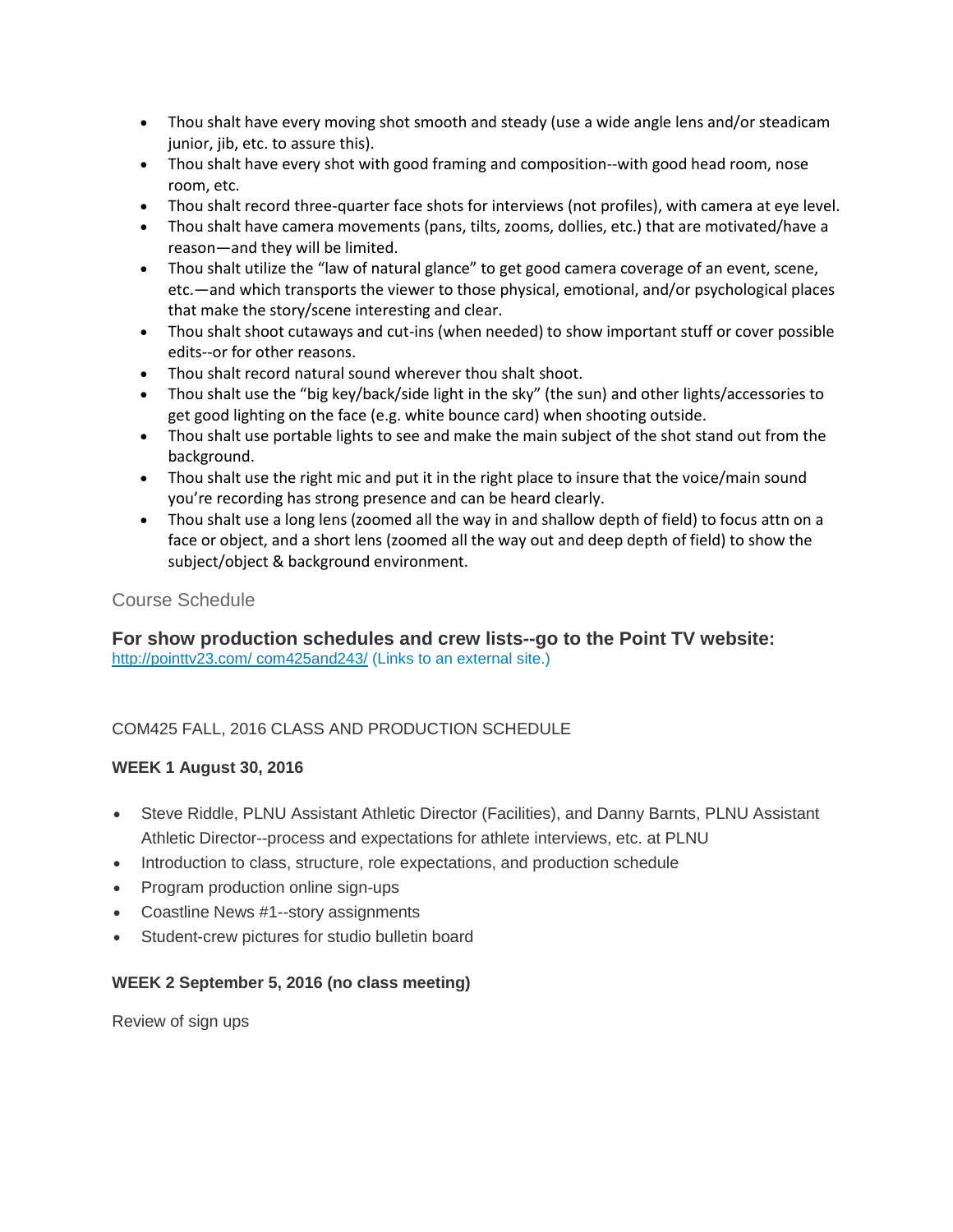**WEEK 3 September 12, 2016 -** COASTLINE 1 PRODUCTION WEEK (Thurs, September 15th)

MEET IN STUDIO. Coastline News workshop

**WEEK 4 September 19, 2016 -** LST 1 PRODUCTION WEEK (Thurs, September 22nd)

SCREEN: Coastline News 1 WORKSHOP IN STUDIO: NEW soundboard in studio control room

**WEEK 5 September 26, 2016 -** COASTLINE 2 PRODUCTION WEEK (Thurs. September 29th) REEL STUDENTS PRODUCTION WEEK

SCREEN: Heynouncements 1, Promo 1 WORKSHOP IN STUDIO: Graphics Demo w/*Point TV* Graphics Manager, Margaret Mann

**WEEK 6 October 3, 2016** FILM REVIEW SHOW 1 PRODUCTION WEEK

SCREEN: Coastline News 2, Loma Sports Tonight 1, Heynouncements 2, Promo 2

**WEEK 7 October 10, 2016 -** COASTLINE 3 PRODUCTION WEEK (Thurs, October 13th)

SCREEN: Heynouncements 3, Reel Students 1, Promo 3 WORKSHOP: Editing demo, Q&A

## **WEEK 8 October 17, 2016** - LST 2 PRODUCTION WEEK

SCREEN: Coastline 3, Film Review Show 1 WORKSHOP: Acoustic Showcase -- screen production styles and options, planning, and shooting techniques (in class)

**WEEK 9 October 24, 2016** COASTLINE 4 PRODUCTION WEEK (Thurs, October 27th), ACOUSTIC SHOWCASE 1 PRODUCTION WEEK SCREEN: Reel Students 2 & 3, Happy music video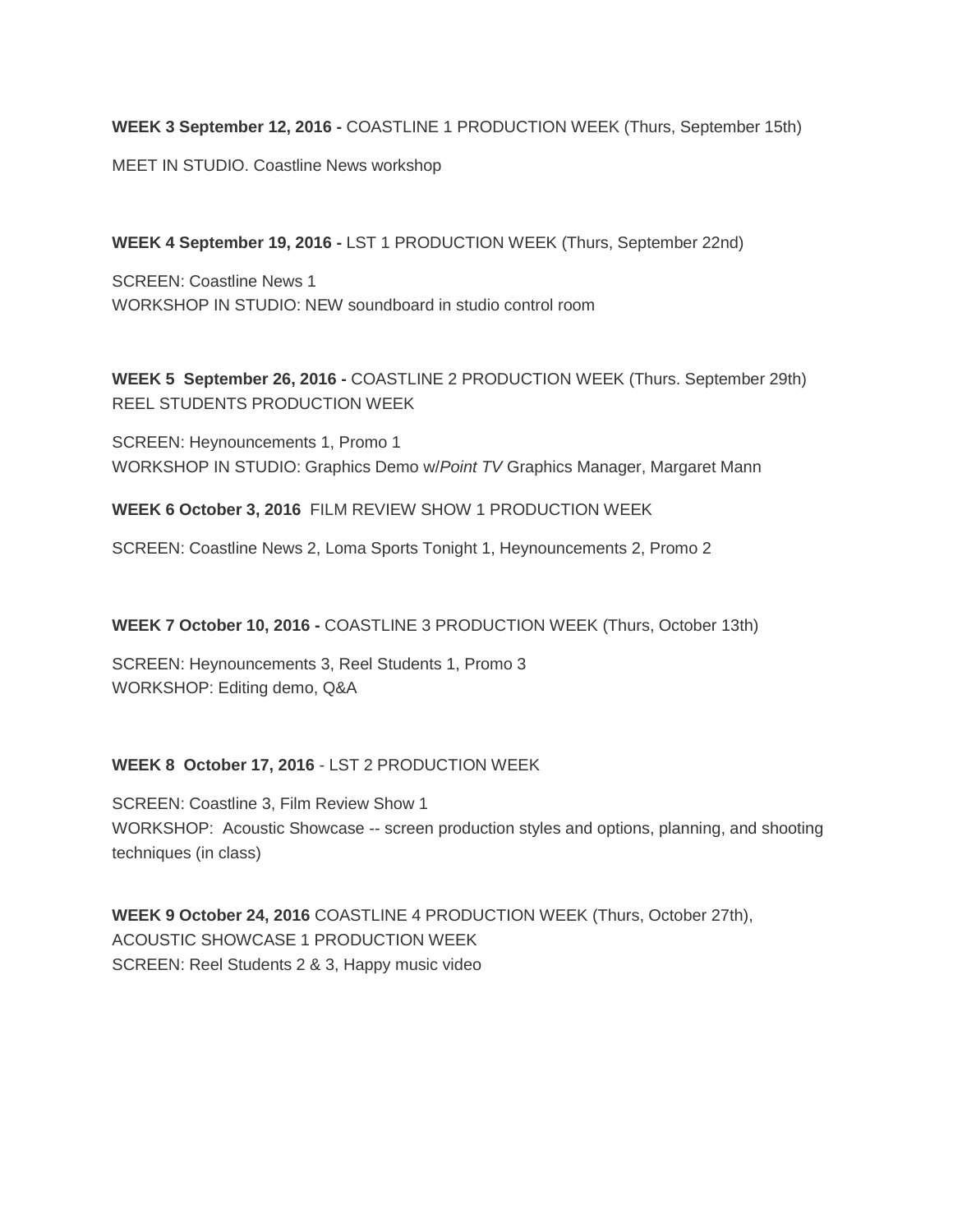**WEEK 10 October 31, 2016 -** FILM REVIEW SHOW 2 WEEK PRODUCTION (Thursday, November 3rd)

SCREEN: Coastline News 4, Promo 4, Heynouncements 4, Heynouncements 5

WORKSHOP: "This is a mic and how you use it" starring \_\_\_\_\_\_\_\_\_\_\_\_\_\_\_\_\_\_\_\_\_\_\_\_\_\_

#### **WEEK 11 NOVEMBER 7, 2016**

Prep, Planning, & Workshop: Coastline News National Election Coverage show

Tuesday, November 8, 2016: COASTLINE 5 PRODUCTION WEEK -- LIVE STUDIO & REMOTE COVERAGE OF NATIONAL ELECTION

**WEEK 12 NOVEMBER 14, 2016 -** FILM REVIEW SHOW 3 PRODUCTION WEEK (Thursday, November 17th) LST 3 PRODUCTION WEEK

SCREEN: Acoustic Showcase, Coastline News 5, Film Review Show 2, Heynouncements 7, Short Film 2 WORKSHOP IN STUDIO: TBA

#### **WEEK 13 NOVEMBER 21, 2016 -**

SCREEN: Loma Sports Tonight 3, Heynouncements 8, Short Film 3

**WEEK 14 NOVEMBER 28, 2016 -** LST 4 PRODUCTION WEEK (Thursday, December 1st) COASTLINE 6 PRODUCTION WEEK (Thursday, December 1)

SCREEN: Heynouncements 9, Film Review Show 3

#### **WEEK 15 DECEMBER 5, 2016**

SCREEN: Loma Sports Tonight 4, Coastline 6, Heynouncements 10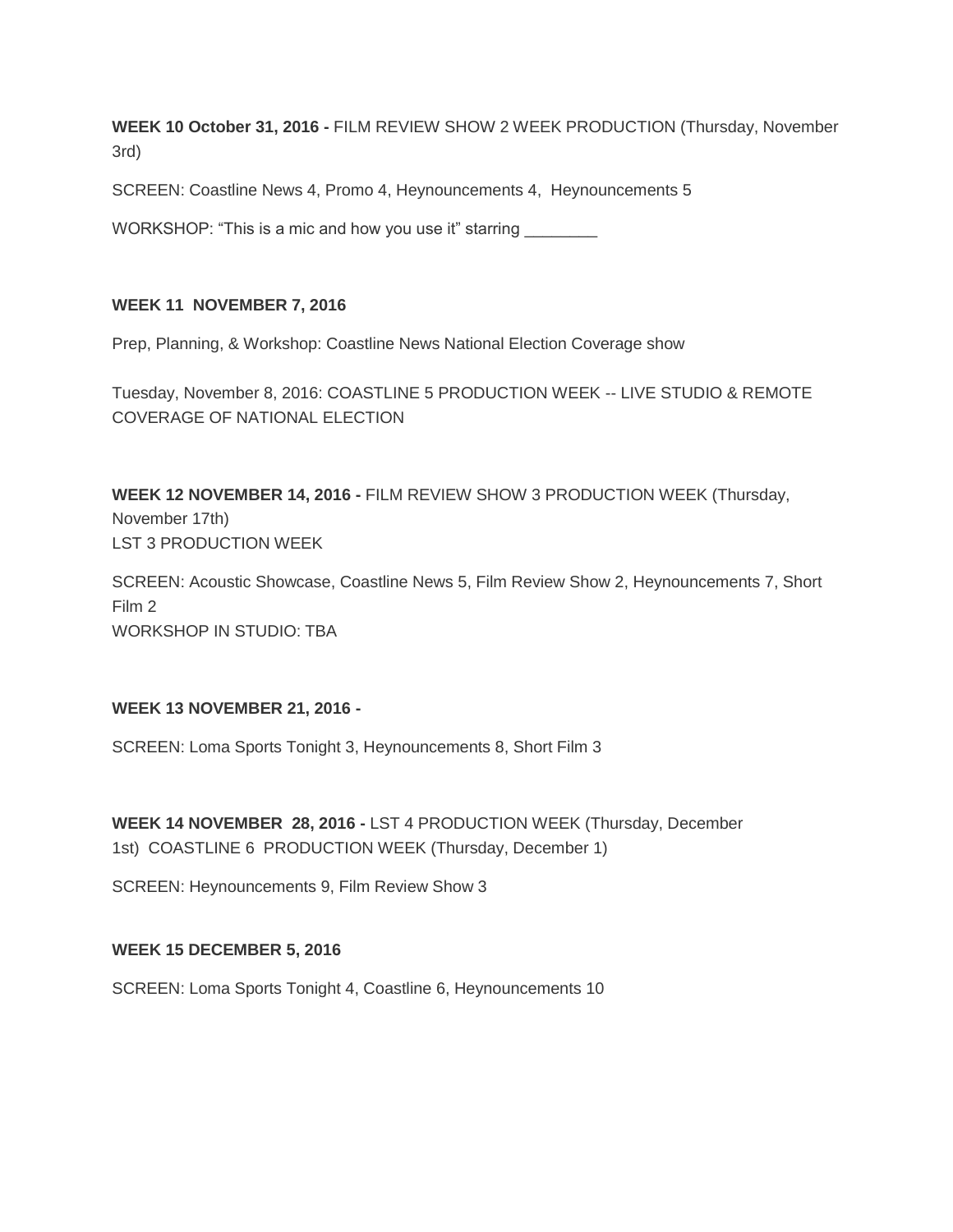# **Cheating and Dishonesty**

*It is assumed that students will be honorable in all of their academic work. Dishonesty in assignments, examinations, media projects, or any other academic work is an affront to fellow students and faculty and will not be tolerated. this is a serious breach of honesty. This kind of behavior can incur anything from an automatic "F" grade on an assignment, to an automatic "F" grade for a course, to expulsion from the university. See the PLNU "Cheating and Dishonesty Policy" link below for more details about definitions of these behaviors and the consequences.*

Students should demonstrate academic honesty by doing original work and by giving appropriate credit to the ideas of others. As explained in the university catalog, academic dishonesty is the act of presenting information, ideas, and/or concepts as one's own when in reality they are the results of another person's creativity and effort. Violations of university academic honesty include cheating, plagiarism, falsification, aiding the academic dishonesty of others, or malicious misuse of university resources. A faculty member who believes a situation involving academic dishonesty has been detected may assign a failing grade for a) that particular assignment or examination, and/or b) the course following the procedure in the university catalog. Students may appeal also using the procedure in the university catalog.

## **Link to Cheating and Dishonesty Policy:**

[http://www.pointloma.edu/experience/community/student-life/student-handbook/student-policies](http://www.pointloma.edu/experience/community/student-life/student-handbook/student-policies-regulations/academic-honesty)[regulations/academic-honesty](http://www.pointloma.edu/experience/community/student-life/student-handbook/student-policies-regulations/academic-honesty)

## **Equipment & Facilities**

## EQUIPMENT AND FACILITIES

Camcorders, microphones, lighting kits, and other equipment are available for check-out at the PLNU studio. Check-out and return times and policies are posted on the PLNU TV & Film bulletin board by the studio door. You are responsible to be aware and abide by the policies. Students who do not abide by the policies will be penalized.

Unfortunately, we do not have enough equipment for everyone to use simultaneously. Therefore, it is very important that you practice what you're learning in this and other past production courses: plan ahead, schedule shooting times and edit sessions in advance, abide by the policies, and be a good steward of the resources that are provided. Our equipment and facilities are not only academic labs, but are also professional production facilities for on and off-campus constituents. The success and improvement of the academic program in media studies at PLNU is dependent upon the condition, quality, and success of this facility.

Eating and drinking is especially forbidden in the control room, the edit bays, and the studio. You will be required to clean-up, strike, and return all equipment and other items to their proper places after labs and project sessions. Also, please take everything out of the facility that you bring into the facility. If I, other faculty, or department TA's consistently find papers, books, scripts or other items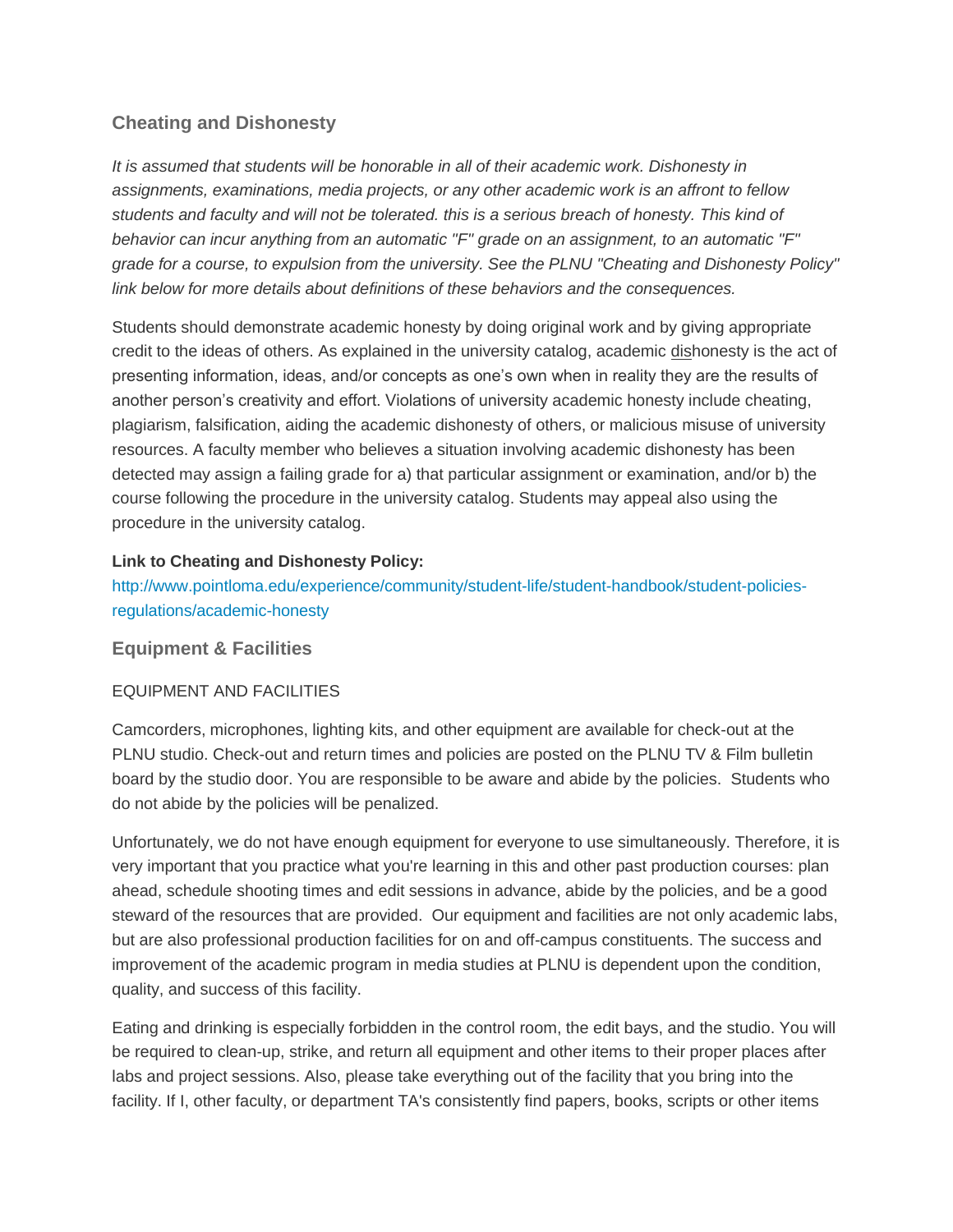traceable to a student, that student's participation grade will be affected. The studio and edit bays are work areas that need to be kept as neat and clean as possible.

A Final Note: please treat equipment as if it were your own, you depended upon it for your own livelihood, and you did not have any money to fix or replace it.

Attendance & Participation

#### **INTRODUCTION:**

This course is one of the keys to student success in our program. The purpose of this course is for students to improve their knowledge and skills in television and film production. The only way that one can detect improvement is if they get constructive feedback from the instructor and peers about the quality of their work. This kind of evaluation happens in this course during our in-class screenings. Therefore, your success in this course is based on your faithful attendance and the presence of the two different kinds of evaluation:

**Formative** evaluation involves submitting work and getting instructor and peer feedback about the quality of your work w/o being assigned a grade. All of your production work in this course will involve formative evaluation.

#### AND

**Summative** evaluation involves submitting work and receiving a grade for that work. Your course grade in this class will be based upon the amount of time and your faithfulness to follow through on your commitment to do the work that you volunteered for and/or were assigned to do.

#### **ATTENDANCE POLICIES:**

#### \*SEE THE "EVALUATION & GRADING" PAGE FOR PENALTIES FOR CLASS ABSENCES.

**From the Provost:** Regular and punctual attendance at all classes in which a student is registered is considered essential to optimum academic achievement. Therefore, regular attendance and participation in each course are minimal requirements to be met. There are no allowed or excused absences except when absences are necessitated by certain university-sponsored activities and are approved in writing by the Provost.

Whenever the number of accumulated absences in a class, for any cause, exceeds ten percent of classes (this is equivalent to one and one-half weeks or longer in a 16-week semester course), the faculty member has the option of filing a written report to the Vice Provost for Academic Administration which may result in de-enrollment, pending any resolution of the excessive absences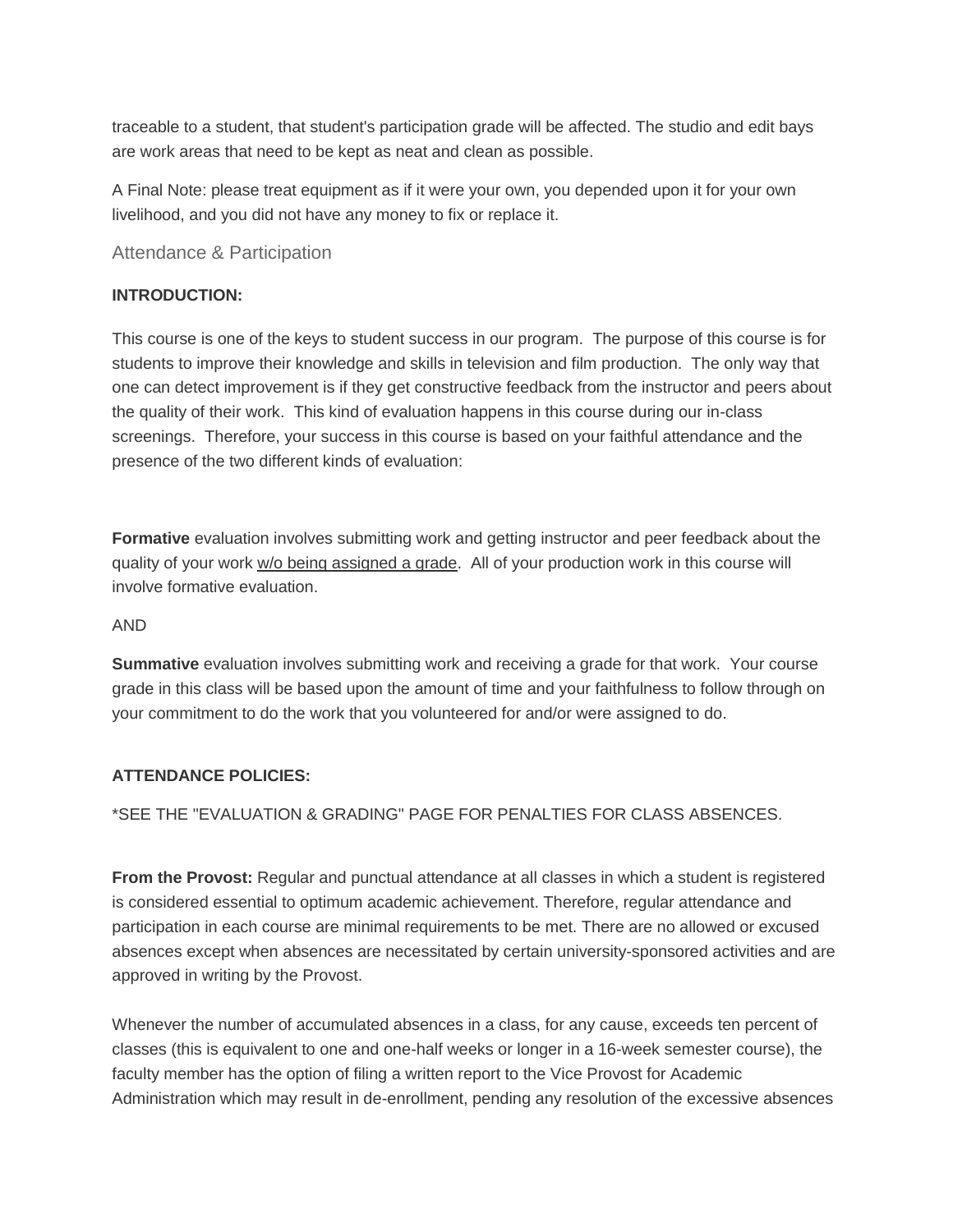between the faculty member and the student. If more than 20 percent (three weeks or longer in a semester-long course) is reported as missed, the faculty member may initiate the student's deenrollment from the course without advance notice to the student. If the date of de-enrollment is past the last date to withdraw from a class, the student will be assigned a grade of "F" or "NC." There are no refunds for courses where a de-enrollment was processed.

This is not like a normal college course. You are working on projects together in a simulated professional environment--a TV Station/TV-film production company. This is an upper-division course in the major. I expect you to approach this course in a serious way, and to especially consider the following:

1. Unexcused absences (or tardiness) from production project assignments are serious infractions. See "Special Note" below.

2. You will all be evaluated by *the Point TV* station management team, the program producers, our media operations manager, Rick Moncauskas, and the instructor. The purpose of these evaluations is not to "rat each other out," but to provide feedback to me about your professional socialization--an important part of this course, and which includes your attitude, dependability, maturity, and faithfulness in meeting the demands of this course. This is similar to what happens in professional TV stations, independent production companies, and TV and film studios. We are accountable to one another, and your grade (and continued enrollment in the course) will be based on this aspect of your participation in this course.

#### SPECIAL NOTE:

Any student that signs up for a project and does not follow through on their commitment for the scheduled production (or leaves early--without advance notice and producer permission before production is complete), **will automatically be de-enrolled from the course by the instructor.**

## **PLNU Academic Behavior Policy**

See the university's new policy included in the PLNU undergraduate handbook:

Both faculty and students at Point Loma Nazarene University have the right to expect a safe and ordered environment for learning. Any student behavior that is disruptive or threatening is a serious affront to Point Loma Nazarene University as a learning community. Students who fail to adhere to appropriate academic behavioral standards may be subject to discipline. Although faculty members communicate general student expectations in their syllabi and disruptive student conduct is already addressed in the Undergraduate Student Handbook, the purpose of this policy is to clarify what constitutes disruptive behavior in the academic setting and what actions faculty and relevant administrative offices may take in response to such disruptive student behavior.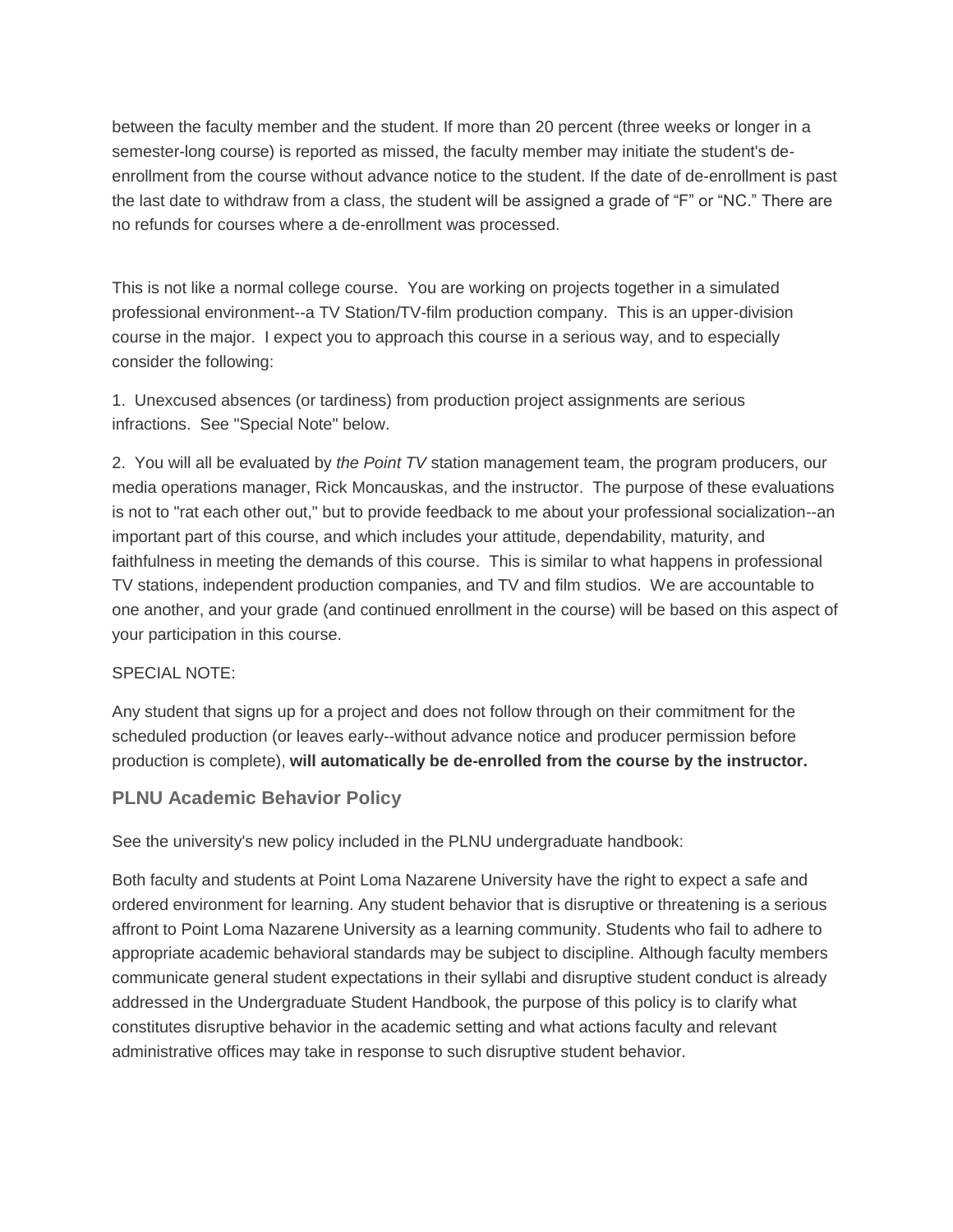"Disruption," as applied to the academic setting, means classroom, instructor or classmate-related student behavior that a reasonable faculty member would view as interfering with or deviating from normal classroom, class-related, or other faculty-student activity (advising, co-curricular involvement, etc.). Faculty members are encouraged to communicate positive behavior expectations at the first class session and to include them in course syllabi. Examples of disruptive classroom behavior include, but are not limited to:

- persistent speaking without being recognized or interrupting the instructor or other speakers;
- overt inattentiveness (sleeping or reading the newspaper in class);
- inordinate or inappropriate demands for instructor or classroom time or attention;
- unauthorized use of cell phone or computer;
- behavior that distracts the class from the subject matter or discussion;
- unwanted contact with a classmate in person, via social media or other means;
- inappropriate public displays of affection;
- refusal to comply with reasonable instructor direction; and/or
- invasion of personal space, physical threats, harassing behavior or personal insults.

The policy applies if the behavior is reported by a faculty member or academic administrator and occurs exclusively or primarily in a student-faculty member interaction. Incidents which involve both academic and non-academic behavior may result in responses coordinated by the Vice Provost for Academic Administration and the Dean of Students.

Civil and polite expression of disagreement with the course instructor, during times when the instructor permits discussion, is not in itself disruptive behavior and is not prohibited.

Some students possess medical or psychological conditions that may affect functioning within the standards of the university. Although such students may be considered disabled and are protected under the Rehabilitation Act/ADA, they are required to meet the fundamental university academic and behavioral policy as described in the Student Handbook, Undergraduate Catalog and/or faculty syllabi.

## PLNU Copyright Policy

Point Loma Nazarene University, as a non-profit educational institution, is entitled by law to use materials protected by the US Copyright Act for classroom education. Any use of those materials outside the class may violate the law.

## PLNU Academic Accommodations Policy

If you have a diagnosed disability, please contact PLNU's Disability Resource Center (DRC) within the first two weeks of class to demonstrate need and to register for accommodation by phone at 619-849-2486 or by e-mail a[tDRC@pointloma.edu.](mailto:DRC@pointloma.edu) See [Disability Resource Center](http://www.pointloma.edu/experience/offices/administrative-offices/academic-advising-office/disability-resource-center) for additional information.